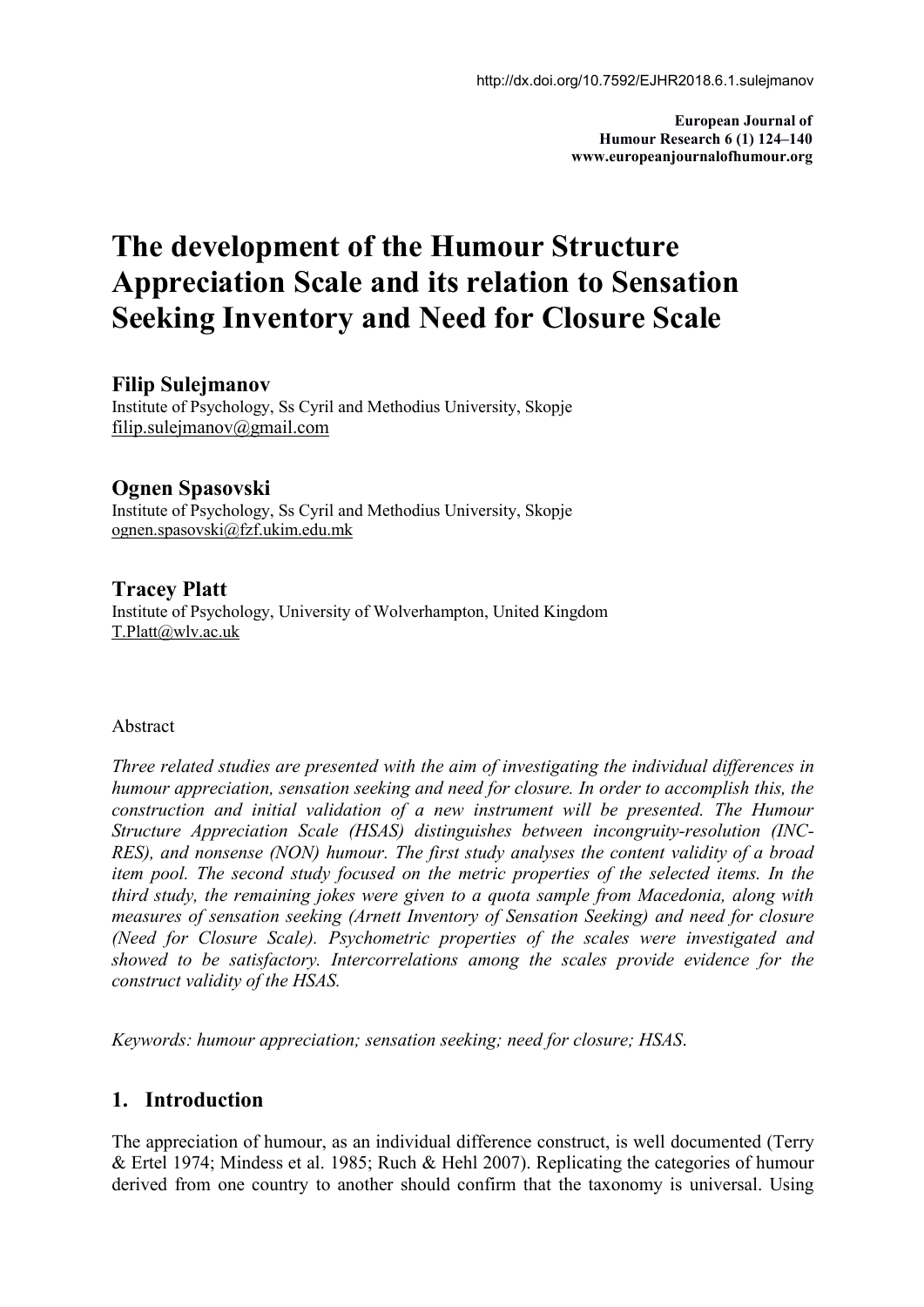jokes that are comprehensive in a specific cultural context additionally should provide a valid instrument for the respective country.

From a series of factor-analytic studies (Ruch 1992) on a vast number of jokes and cartoons, three factors or dimensions of humour appreciation emerged, namely *incongruity resolution* (INC-RES), *nonsense* (NON) and *sexual* (SEX) humour. These three dimensions of humour are operationalised in the 3WD (*Witz-dimensionen*) humour test (Ruch 1983). The first two factors relate to the structural properties of humour. INC-RES is defined as a two stage process where the recipient first discovers an incongruity, which is then fully resolvable upon consideration of information available elsewhere in the joke or cartoon (Ruch 2008: 48). The conceptualised definition of NON acknowledges that the humour stimuli has an incongruous punch line, but "the punch line may 1) provide no resolution at all; 2) provide a partial resolution (leaving an essential part of the incongruity unresolved), 3) or create new incongruities" (McGhee et al. 1990: 124). The third factor, labelled SEX humour, refers to jokes and cartoons containing sexual themes. The response mode, based on factor-analytic studies, comprises two orthogonal and unidimensional components: *funniness* (f) and *aversiveness* (a).

Psychometric properties of the different forms of the 3WD test (50-item version, form  $K$ ; and two parallel 35-item version, form A and B) are satisfactory, in terms of internal consistency, parallel test reliability and factor structure (for a review, see Ruch 1992). Although funniness of the structural dimensions of humour have a tendency to be positively correlated, factor-analytic studies showed that an orthogonal solution provided the best fit (Ruch 1992: 44). The extracted humour factors showed in many countries (Belgium, England, France, Germany, Israel, Italy and Turkey; Ruch & Hehl 2007).

Carretero-Dios et al. (2009, 2010) created a new instrument (also using jokes and cartoons), the Humour Appreciation Scale [1](#page-16-0) , comprising the three factors from the 3WD test, but expanding the content categories to include the content factors of *black* humour, *men disparagement* and *woman disparagement* humour. Carretero-Dios et al. (2006) postulate that "content should be isolated from structure (or cognitive processes) and the different structures and contents should be separated from each other" (as cited in Carretero-Dios et al*.* 2009: 782). The development of their humour test is aimed at accomplishing this dimensional proposal, but also to provide a methodological framework, or necessary stages for a construction of such a test. These stages, namely *content validity* and assessment of the metric properties of the items, will also be followed in our study.

Psychometric properties of the EAHU (content validity, metric properties of the items, exploratory factor structure and reliability of each dimension) are satisfactory and thoroughly presented in Carretero-Dios et al. (2009). It is interesting to note that in the first study (Carretero-Dios et al. 2009) a principal component analysis with Varimax-rotation is used, where in the subsequent study (Carretero-Dios et al. 2010) an oblique rotation is presented. Furthermore, Carretero-Dios et al. (2010) have employed Confirmatory Factor Analysis and provided additional evidence for the six factor solution.

Another measure was developed by Galloway and Chirico (2008) with a narrow focus on the structural dimensions of humour. The authors used only verbal jokes that were judged by the experimenters as good exemplars of NON and INC-RES humour. Separation between INC-RES and NON humour was shown with a principal component analysis using a Varimax rotation, since "an oblimin rotation indicated that none of the components were correlated with each other greater than  $+/-$  .30" (Diekhoff 1992, as cited in Galloway & Chirico 2008: 134). This instrument was developed to examine the association of humour appreciation with neuroticism.

How humour appreciation relates to personality traits has been a thoroughly examined question (for a review, see Ruch & Hehl 2007; Martin 2007) For the two structural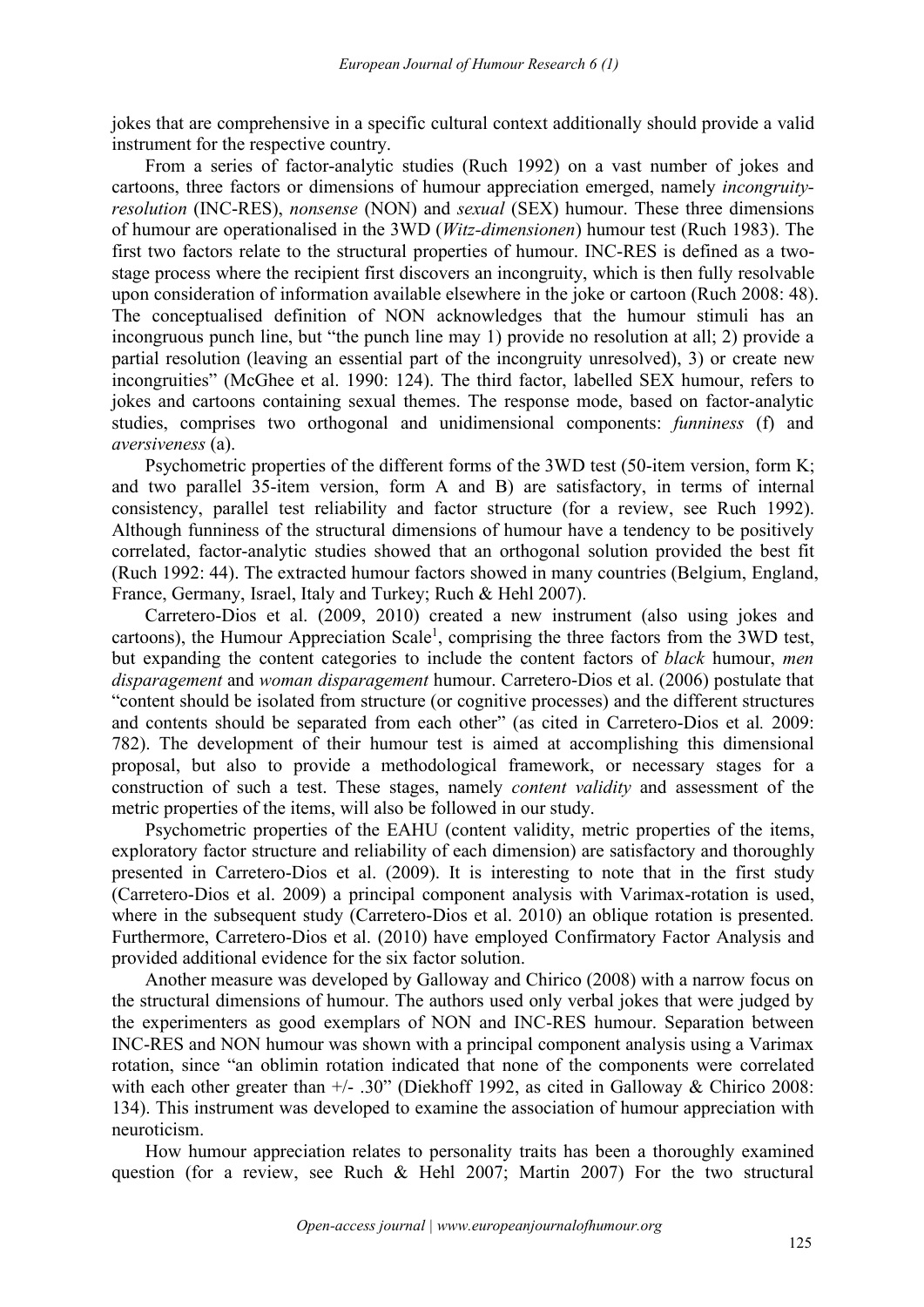dimensions, variables like conservatism and agreeableness relate to having a preference for INC-RES, while sensation seeking and openness to experience relate to preferring NON.

A set of studies aimed at developing a new instrument that focuses on the two structural dimensions, the Humour Structure Appreciation Scale (HSAS), is presented. The first study entails the item construction and investigations of content validity. Here the aim was to select representative Macedonian jokes and to check "whether the domain of content for the construct is adequately represented by the items" (Haynes et al. 1995, as cited in Carretero- Dios et al. 2009: 775), focusing on verbal jokes. In the 3WD, all the NON items are cartoons. However, the NON in the EAHU is represented by both verbal jokes and cartoons. To our knowledge, only one study (Galloway & Chirico 2008) uses only verbal jokes for the two structural dimensions.

The rationale for the creation of the HSAS is to provide a valid instrument for investigating humour appreciation in Macedonia. Additionally, we were interested in whether the two structural factors would emerge if only verbal jokes that circulate in a specific cultural context are used. Jokes were selected from several sources, like web portals, newspapers and from students. The separation of the two structural factors using jokes that are comprehensible and relevant in our country would provide further evidence about the universality of structural properties of humour. Furthermore, nonsense humour is not usually encountered in jokes (Martin 2007: 205), so one of the reasons that we focus only on verbal jokes is to examine whether there would be a distinction between INC-RES and NON when such stimuli are used.

The second study investigates the psychometric properties of the constructed items with a pilot item analysis. Study 3 replicates the findings from the previous study while exploring the internal structure of the HSAS using principal component analysis (PCA). Here, we also investigate the construct validity of the HSAS by relating it to sensation seeking (Arnett 1994; Haynes, Miles & Clements 2000) and need for closure (Kruglanski & Webster 1996; Roets & Van Hiel 2011). The internal structure of these instruments is also explored, since this is the first time they have been used in our country. Nevertheless, the results will be focused on the HSAS.

Arnett's (1994) conceptualisation of sensation seeking includes the dimensions of novelty and intensity of stimulation and experience. Carretero-Dios & Ruch (2010) showed that the novelty dimension was predictive of low appreciation of INC-RES humour and high appreciation of NON humour. However, these authors state that evaluating how universal the role of sensation seeking in humour appreciation is still necessary and that samples from non western countries should be included (Carretero-Dios & Ruch 2010: 431).

Need for closure is defined as "the desire to an answer on a given topic, any answer…compared to confusion and ambiguity (Kruglanski 1990: 337). To our knowledge, need for closure has not yet been related to humour structure appreciation. This construct is theoretically related to intolerance of ambiguity (Brengelmann & Brengelmann 1960; Kischkel 1984). Previous studies (Ruch & Hehl 1983; see Ruch 1992, for a review) showed that intolerance of ambiguity is related to higher funniness ratings of INC-RES humour and higher aversiveness ratings of NON humour. Ruch (1992) concludes that this variable is not a pure predictor of humour structure appreciation. However, need for closure is a much broader cognitive-motivational construct that could be relevant for explaining individual differences in humour structure appreciation. It is reasonable to assume that individuals high in need for closure should prefer INC-RES humour over NON.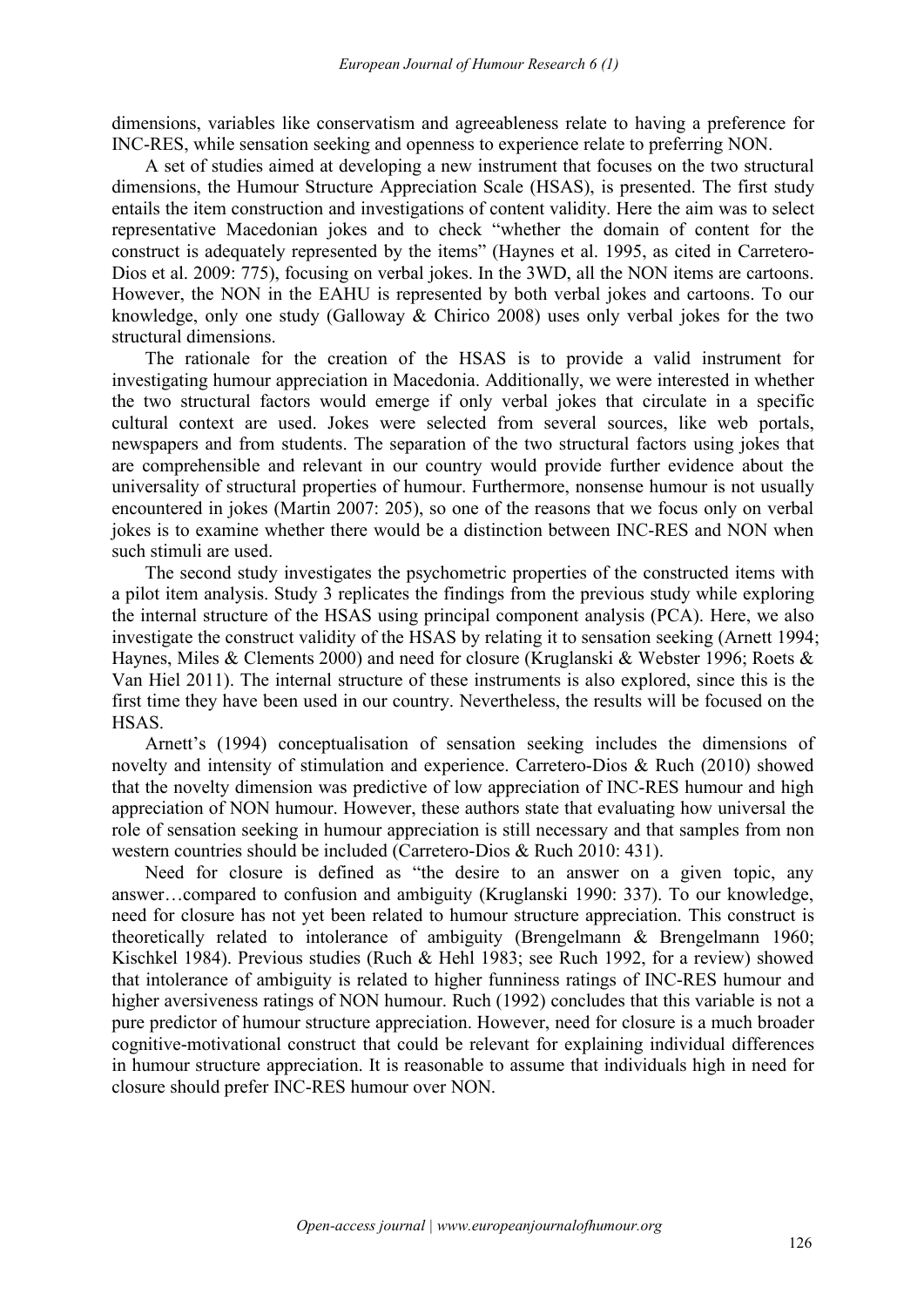# **2. Instrument Development Method**

# **2.1. Study 1 Sample**

The sample consisted of seven expert raters. Raters were all university professors within the field of psychology and with experience in the construction/adaptation of evaluation instruments.

### **2.2. Study 1 Instruments**

A selection of 70 jokes were compiled into a test booklet. Each booklet also contained the instructions of the task (see Appendix A) and the conceptual definitions for the two structural dimensions of humour (see Appendix A).

# **2.3. Study 1 Procedure**

A broad pool of around 200 jokes was selected by the first author from the Internet, newspapers and from students, who were given the conceptual definitions of INC-RES and NON humour. Afterwards, a group of three psychology students were asked to select jokes that best represent the conceptual definitions of both humour structure dimensions. In this way, an initial pool of 70 jokes (35 INC-RES and 35 NON) was proposed. The students were instructed to choose this number of jokes as similar number per dimension was used in Carretero-Dios et al. (2009) study. Also, they all had to agree on which dimension the joke corresponded to.

After an acceptance to cooperate, the experts were independently given the test booklet to complete, with different order of the jokes in each booklet. They were instructed to indicate, for each joke, how prototypical it was for either INC-RES or NON.

A Content Validity Index (CVI; Wynd et al. 2003) was used to analyse responses. A criterion for acceptance was that at least 5 out of the 7 judges nominated the joke as INC- RES or NON (see Carretero-Dios et al. 2009).

# **2.4. Results**

The results indicated 19 jokes should be eliminated  $(CVI < .70)$ . From the remaining jokes, 27 were categorised as INC-RES and 24 as NON (CVI of .71, 18 jokes, .86, 22 jokes, 1,11 jokes).

# **3. Pilot Item Analysis Method**

# **3.1. Study 2 Sample**

The overall sample consisted of 221 participants. The mean age was 33.03 years and ranged between 15 and 73 years, and *SD* = 9.26. The sample consisted of 45.7% men. Four versions of the instrument, with randomly allocated items in each, were given to the participants. The first was completed by  $n = 55$  participants (29 men,  $M = 34.02$ ;  $SD = 6.81$ , ranging 21 to 47 years). The second:  $n = 55$  (33 men,  $M = 36.40$ ;  $SD = 11.16$ , ranging 19 to 73 years). The third:  $n = 55$  (16 men,  $M = 28.98$ ;  $SD = 7.89$ , ranging 15 to 48 years), while the fourth was completed by  $n = 56$  participants (23 men,  $M = 32.71$ ;  $SD = 9.09$ , ranging between 21 to 61 years).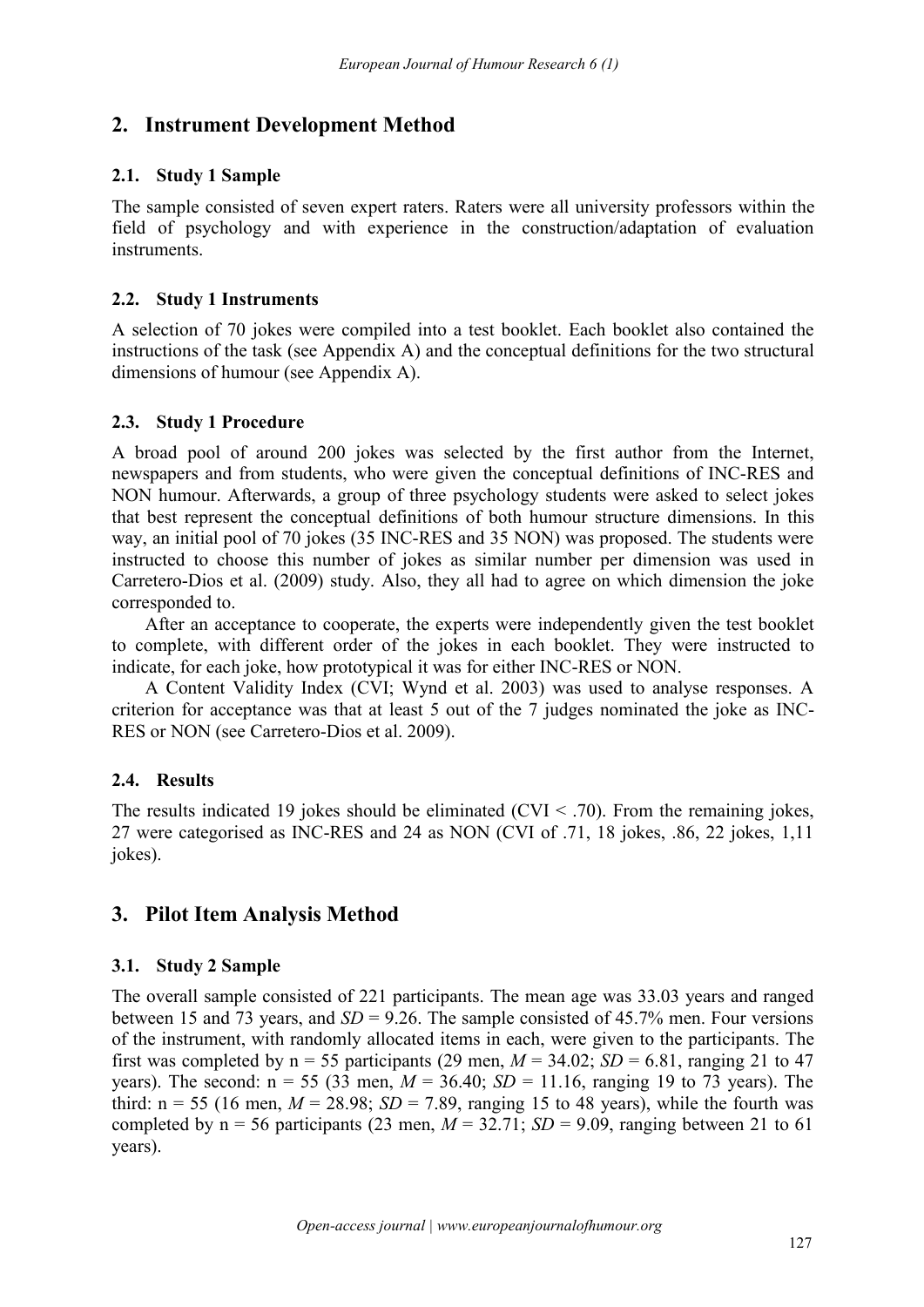### **3.2. Study 2 Instruments**

A total of 51 items (27 INC-RES and 24 NON) were used. The items in this study were rated only on the funniness component, from  $0 =$  not funny at all, to  $6 =$  very funny, since the Google forms platform doesn't allow two rating scales to be included. The aversiveness rating scale was not considered.

### **3.3. Study 2 Procedure**

The study was conducted over the Internet on a Google forms platform that did not allow submission if items were missing. Four versions of the instrument (the 51 jokes randomly allocated for each version) plus 4 warm-up jokes, which were subsequently excluded from analysis, were given to participants. The inclusion of "warming up" items is consistent with the 3WD test (Ruch 1992).

# **3.4. Results**

### *3.4.1. Analysis of variance*

Two ANOVAs were conducted. In the first, the funniness score of INC-RES was considered as a dependent variable, while the fixed factors were the different groups of participants that completed the different versions of the instrument. In the second analysis, the same fixed factors were used, while the dependent variable was the funniness score of NON. Both analyses showed no statistically significant differences between the different groups of participants, allowing the four different subject groups of participants to be considered as one sample. All further statistical analyses are conducted using the total sample of 221 participants.

### *3.4.2. Descriptive statistics and item analysis*

Out of the 51 initial items, 10 were selected (5 INC-RES, 5 NON). We used the criteria for eliminating items proposed by Carretero-Dios et al. (2009: 777): a) response range  $\leq$  3; b) standard deviation  $\leq 1$ ; c) corrected item-total correlation  $\leq 0.30$ ; d) difference between the item scores of participants situated in the lower limit (percentile 27) and higher limit (percentile 73) of each dimension, positive or equal to 0. None of these analyses led to eliminating items. The only analysis that led to discarding items was the homogeneity criterion proposed by Jackson (as cited in Carretero-Dios et al.2009: 777) that rules out elements (jokes) whose correlation with the total value of their dimension did not exceed their correlation with any of the other dimension by at least two tenths. The homogeneity analysis criterion led to eliminating 40 items. It should be noted that this analysis also led to discarding the greater number of items in Carretero-Dios et al. (2009) study.

Table 1 shows the descriptive statistics and discrimination indexes (difference scores between "high" and "low" groups in their funniness scores and CITC). Only the items that had satisfied the two-tenths criterion are given.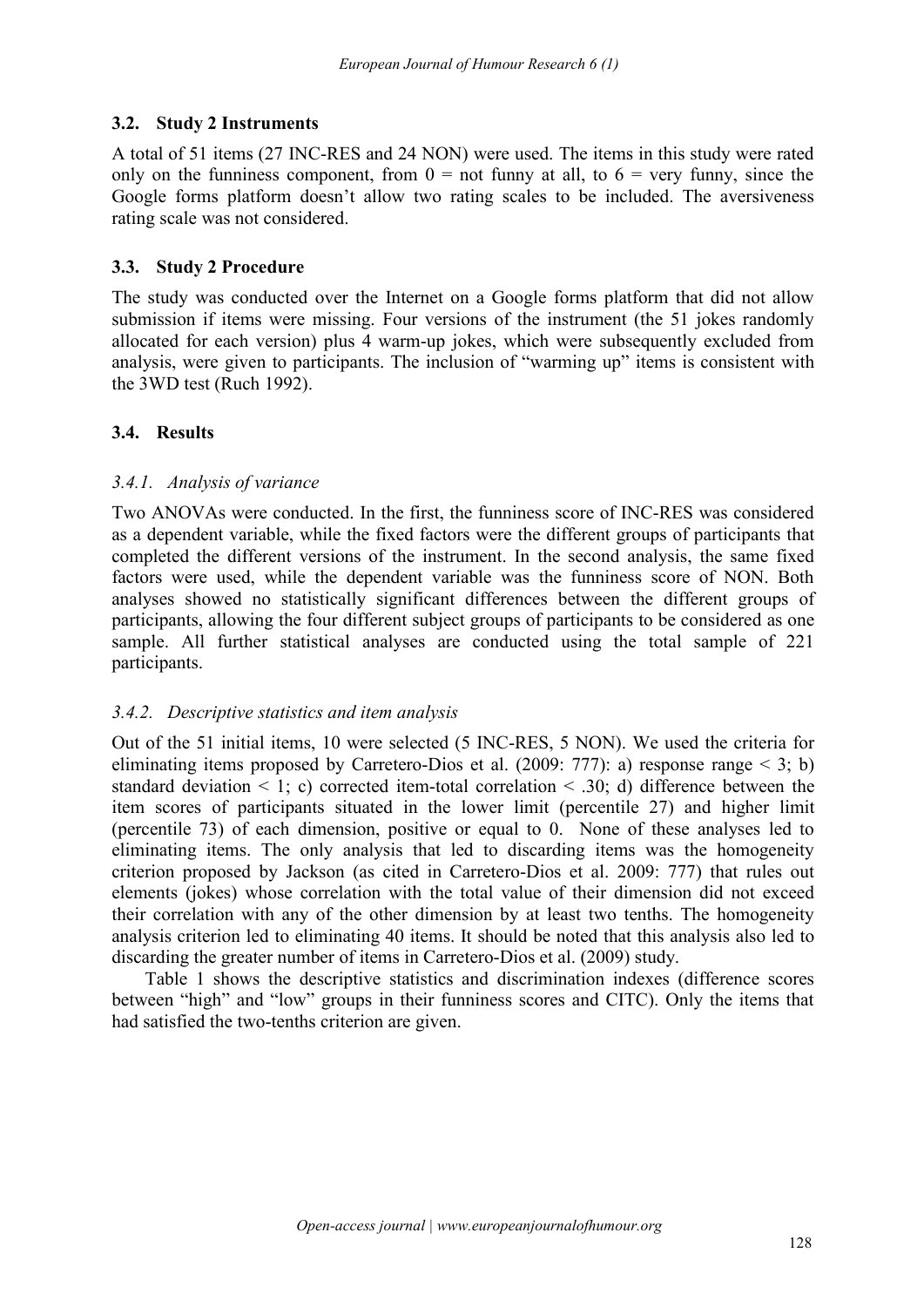Table 1

Descriptive statistics and discrimination indexes of INC-RES and NON items

| Items                  | M    | <b>SD</b> | D       | <b>CITC</b> | $\mathbf r$ |
|------------------------|------|-----------|---------|-------------|-------------|
| Incongruity resolution |      |           |         |             |             |
| <b>INC-RES1</b>        | 3.10 | 1.86      | $-4.83$ | .69         | $.57**$     |
| INC-RES2               | 3.00 | 1.78      | $-4.13$ | .74         | $.58**$     |
| INC-RES3               | 2.66 | 1.87      | $-4.36$ | .78         | $.66**$     |
| <b>INC-RES4</b>        | 3.24 | 1.84      | $-4.90$ | .71         | $.58**$     |
| <b>INC-RES5</b>        | 3.18 | 1.73      | $-4.26$ | .74         | $.60**$     |
| Nonsense humour        |      |           |         |             |             |
| NON1*                  | 1.89 | 1.87      | $-4.02$ | .34         | $.21*$      |
| NON <sub>2</sub>       | 2.33 | 1.98      | $-4.43$ | .57         | $.46**$     |
| NON3                   | 2.58 | 1.98      | $-4.56$ | .66         | $.55**$     |
| NON4                   | 1.63 | 1.84      | $-5.01$ | .52         | $.38**$     |
| NON <sub>5</sub>       | 2.47 | 2.01      | $-4.69$ | .55         | $.40**$     |
| NON <sub>6</sub>       | 3.17 | 2.01      | $-2.78$ | .70         | $.58**$     |
|                        |      |           |         |             |             |

*Notes:*  $N = 221$ , INC-RES = incongruity-resolution; NON = nonsense,  $D =$  difference between the mean scores between "high" and "low" groups  $(27<sup>th</sup>$  and  $73<sup>rd</sup>$  percentile); CITC = corrected item-total correlation;  $r =$  correlation of the item with its own dimension.

\*This item was eliminated from further analysis.

\* p < .05; \*\* p < .01

Table 1 shows that 11 items had at least a .20 higher item-total correlation with their own dimension in comparison with the other dimension. One NON item satisfying this criterion was eliminated, due to its rather small CITC value (.34)

# **4. Method – Study 3**

Item analysis and PCA of a first proposal of the Humour Structure Appreciation Scale and its relation to sensation seeking and need for closure

# **4.1. Study 3 Sample**

A quota sampling based on the region of living in Macedonia (West, East, Central and the capital city of Skopje), gender (similar number of men and women) and age groups  $(18 - 25,$  $26 - 40$  and,  $41 - 60$  years) was utilised. The structure is shown in Table 2.

Additionally, information about participant's level of education was included. In the sample, 2.3% of the participants had primary education, 52.5% had secondary education, 36.9% had a bachelor's degree, and 8.3% held a MA degree.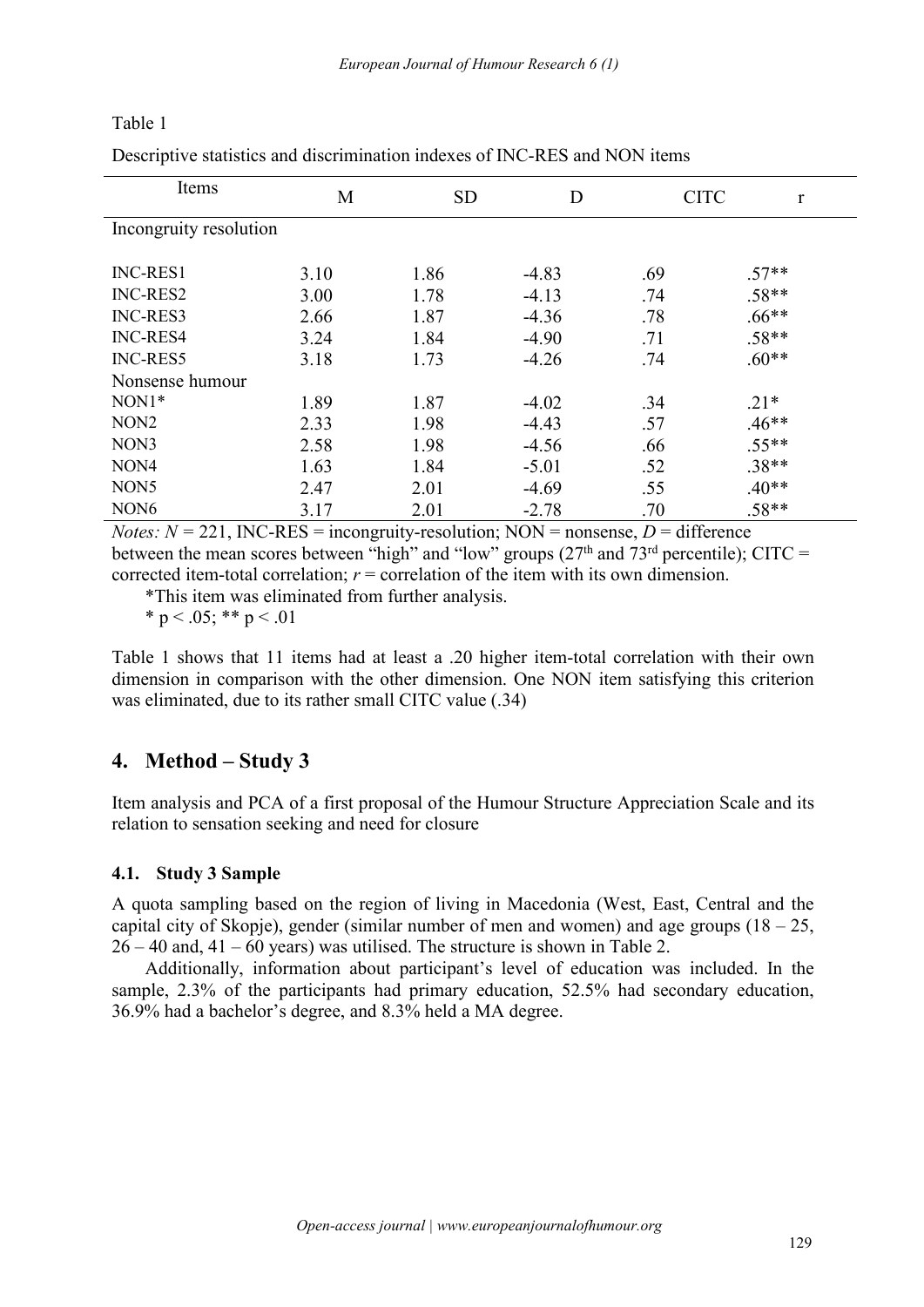| butture of the sample asea by region and genuer |               |      |         |        |       |  |  |  |  |
|-------------------------------------------------|---------------|------|---------|--------|-------|--|--|--|--|
|                                                 | <b>Region</b> |      |         |        |       |  |  |  |  |
| Gender                                          | West          | East | Central | Skopje | Total |  |  |  |  |
| Men                                             | 23            | 30   | 18.     | 41     | 112   |  |  |  |  |
| Women                                           | 23            | 28   | 16      | 38     | 105   |  |  |  |  |
| Total                                           | 46            | 58   | 34      | 79     | 217   |  |  |  |  |

### Table 2

| Vomen                                                                                                                                                                                    |    | 28 | I6 | 38 | 10: |
|------------------------------------------------------------------------------------------------------------------------------------------------------------------------------------------|----|----|----|----|-----|
| `otal                                                                                                                                                                                    | 46 |    |    | 70 |     |
| <i>lotes:</i> The western region included participants from the cities of: Bitola, Ohrid, Strugg<br>Gichevo; Eastern region was represented by the cities of: Kumanovo, Strumica, Vinica |    |    |    |    |     |

Structure of the sample used by region and gender

*Notes:* The western region included participants from the cities of: Bitola, Ohrid, Struga and Kichevo; Eastern region was represented by the cities of: Kumanovo, Strumica, Vinica and Kratovo. The cities of Prilep and Veles were taken to represent the central region, while the capital city of Skopje was considered as a separate region.

### **4.2. Study 3 Instruments**

**Humour Structure Appreciation Scale** (HSAS; Sulejmanov 2016) A first proposal of the scale was used with the selected items from the pilot item analysis - Study 2. The scale consisted of 10 items (5 INC-RES and 5 NON) with 4 "warm-up" items. The order of the items in the scale was randomly decided. Participants rate each item on two unipolar 7-point scales for "funniness" (from  $0 =$  not at all funny, to  $6 =$  very funny) and "aversiveness" (from  $0 =$  not at all aversive, to  $6 =$  very aversive).

**Macedonian version of the Arnett Sensation Seeking Inventory** (ASSI-M; Haynes et al. [2](#page-16-1)000). The back-translated from Macedonian to English scale consists of 11 items<sup>2</sup> (six from the intensity subscale, five from the novelty subscale). Participants indicate which response best applies to them for each item  $(A =$  describes me very well, to  $D =$  does not describe me at all). The inventory contains items such as, "I can see how it would be interesting to marry someone from a foreign country" (Novelty), "When I listen to music, I like it to be loud" (Intensity).

A principal component analysis with oblique rotation was performed for the AISS. The KMO value was 0.78, and Bartlett's test showed statistical significance (*Chi-square* = 438.77,  $df = 55$ ,  $p < .01$ ). PA led to an estimate to retain two components. The two factor solution explained 42.0% (Eigenvalues were 3.27, 1.35, 1.11 and 0.99) of the variance. All of the items had loadings in the expected direction and above .30 (range between .42 to .81 for the intensity subscale; and .38 to .79 for the novelty subscale), with the exception of one intensity item, which had high secondary loading of .34. Cronbach alpha coefficients were .75, .65, and .70, for the Total Scale, Intensity, and Novelty, respectively.

**Macedonian version of the Need for Closure Scale** (NFC-M; Roets & Van Hiel 2011). Participants completed the 15–item version of the NFC (Webster & Kruglanski 1994; revised by Roets & Van Hiel 2007, 2011). The scale was back-translated from Macedonian to English. It is a one-dimensional measure of the need for closure construct. All items are positively keyed and use a six-point answer scale (from  $1 =$  completely disagree, to 6 = completely agree). The scale contains items such as "I don't like situations that are uncertain", "I enjoy having a clear and structured mode of life".

The psychometric properties of the scale were satisfactory. PA led to an estimate of one component to retain. All of the items had factor loadings above .30 (with an exception of one item which had a factor loading of .23). Cronbach alpha coefficient for the NFC was .81.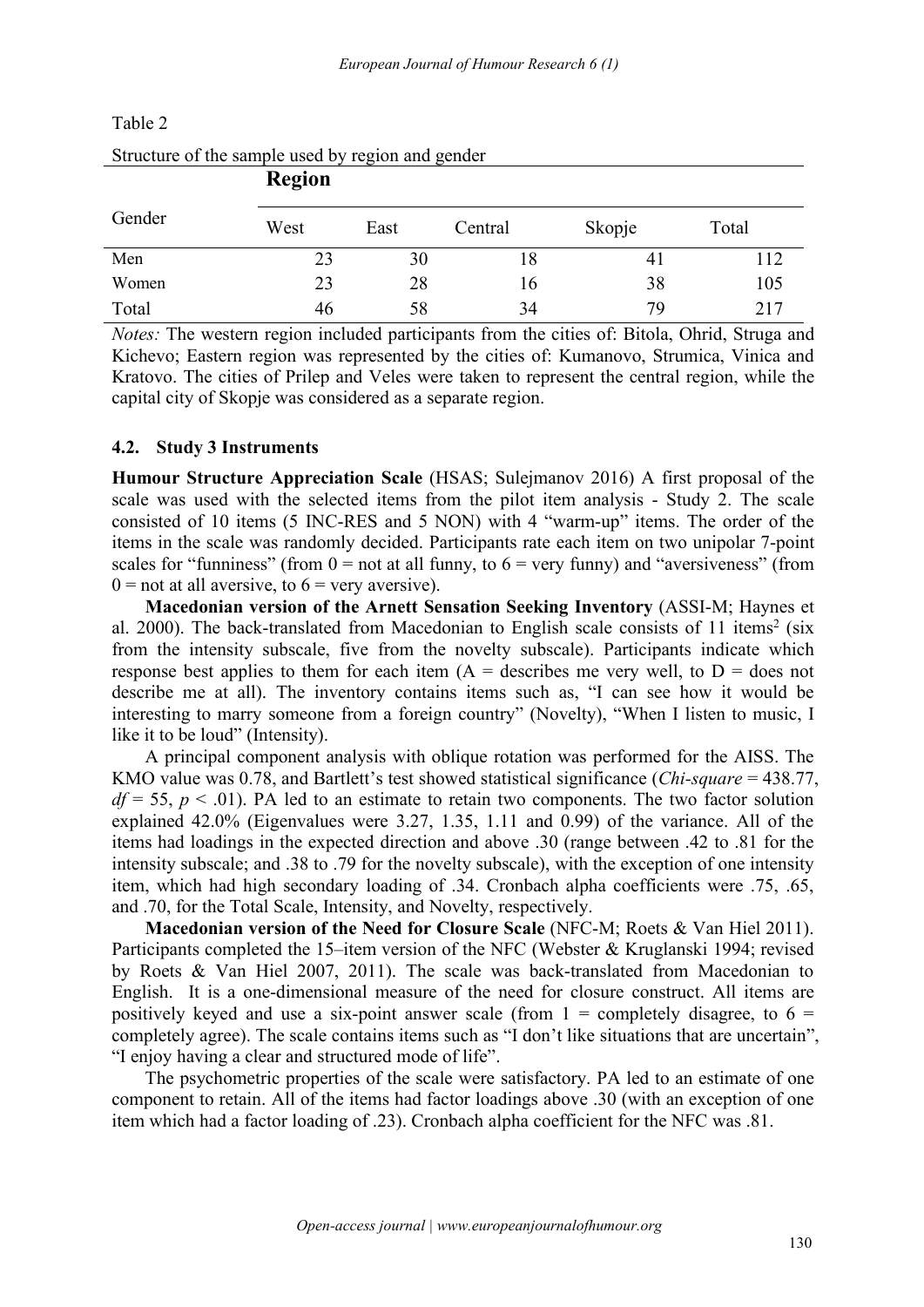### **4.3. Results**

### *4.3.1. Descriptive statistics and discrimination indexes*

Descriptive statistics and corrected item-total correlations for funniness and aversiveness responses of the HSAS are given in Table 3.

### Table 3

|                        |      | Funniness |             | Aversiveness |           |             |  |
|------------------------|------|-----------|-------------|--------------|-----------|-------------|--|
| Items                  | M    | <b>SD</b> | <b>CITC</b> | M            | <b>SD</b> | <b>CITC</b> |  |
| <b>HSAS</b>            |      |           |             |              |           |             |  |
| Incongruity resolution |      |           |             |              |           |             |  |
| INC-RES1               | 3.91 | 1.73      | .39         | 0.98         | 1.47      | .34         |  |
| INC-RES2               | 4.25 | 1.81      | .47         | 1.09         | 1.59      | .47         |  |
| INC-RES3               | 3.55 | 1.97      | .50         | 1.31         | 1.71      | .51         |  |
| INC-RES4               | 3.82 | 1.95      | .53         | 1.39         | 1.76      | .52         |  |
| INC-RES5               | 3.89 | 1.88      | .58         | 1.12         | 1.64      | .49         |  |
| Nonsense humor         |      |           |             |              |           |             |  |
| NON1                   | 1.86 | 1.82      | .46         | 1.69         | 2.00      | .66         |  |
| NON <sub>2</sub>       | 2.49 | 1.84      | .42         | 1.41         | 1.73      | .47         |  |
| NON3                   | 2.02 | 2.11      | .45         | 1.95         | 2.22      | .51         |  |
| NON4                   | 2.60 | 2.16      | .55         | 1.67         | 2.05      | .63         |  |
| NON <sub>5</sub>       | 2.60 | 2.16      | .55         | 1.47         | 1.88      | .51         |  |

*Notes:*  $N = 217$ ; INC-RES = incongruity-resolution; NON = nonsense; CITC = corrected item-total correlation for each domain.

Table 3 shows that the corrected item-total correlations for INC-RES and NON items are all above .30.

### *4.3.2. Internal structure of the HSAS*

First, a principal component analysis with oblique rotation was performed for the HSAS by funniness scores. The KMO value was 0.79, and Bartlett's test showed statistical significance (*Chi-square* = 499.34,  $df = 45$ ,  $p < .01$ ). Parallel analysis (PA) was applied in order to determine the number of components to retain (e.g., O'Connor 2000; Zwick & Velicer 1986). The PA was carried out based on Patil, Singh, Mishra & Donovan's (2007) engine and it led to an estimate of two components to retain. The two-factor solution explained 48.7% (Eigenvalues were 3.40, 1.47, 1.12 and 0.79) of the variance. Factor loadings of the 10 items are presented in Table 4.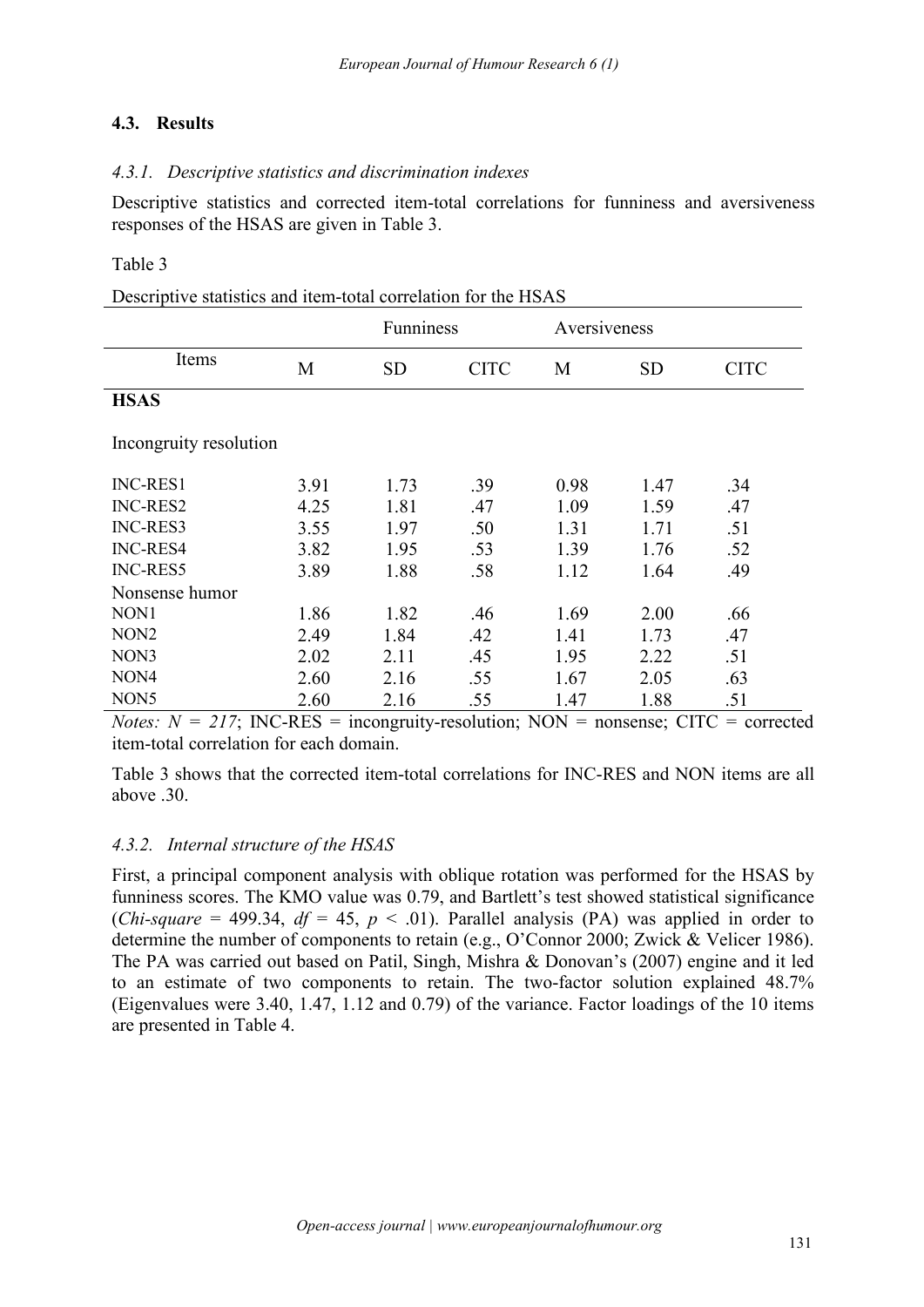| Table 4 |  |  |
|---------|--|--|
|         |  |  |

Loadings of the HSAS items after oblique rotation

| Items                  | FI     | <b>FII</b> | h <sup>2</sup> |
|------------------------|--------|------------|----------------|
| Incongruity resolution |        |            |                |
| INC-RES1               | .53    | .14        | .30            |
| INC-RES2               | .68    | $-.04$     | .46            |
| INC-RES3               | .62    | .14        | .40            |
| INC-RES4               | .78    | $-.09$     | .62            |
| INC-RES5               | .78    | $-.02$     | .61            |
| Nonsense               |        |            |                |
| NON1                   | .12    | .59        | .36            |
| NON <sub>2</sub>       | .14    | .55        | .32            |
| NON3                   | $-.21$ | .77        | .64            |
| NON4                   | .03    | .72        | .52            |
| NON <sub>5</sub>       | .07    | .73        | .54            |

*Notes*:  $N = 217$ ; INC-RES = incongruity-resolution; NON = nonsense;  $h^2$  = communality. Table 4 shows that INC-RES items have factor loadings above .40 on the first factor (range between .53 to .78) and no secondary loadings higher than .30. NON items also have high factor loadings above .40 (range between .55 to .73) on the second factor and none of the items have high secondary loadings on the first factor.

### *4.3.3. Scale reliabilities and intercorrelations*

Intercorrelations among the measures used and Cronbach's alphas were computed. The results are given in Table 5.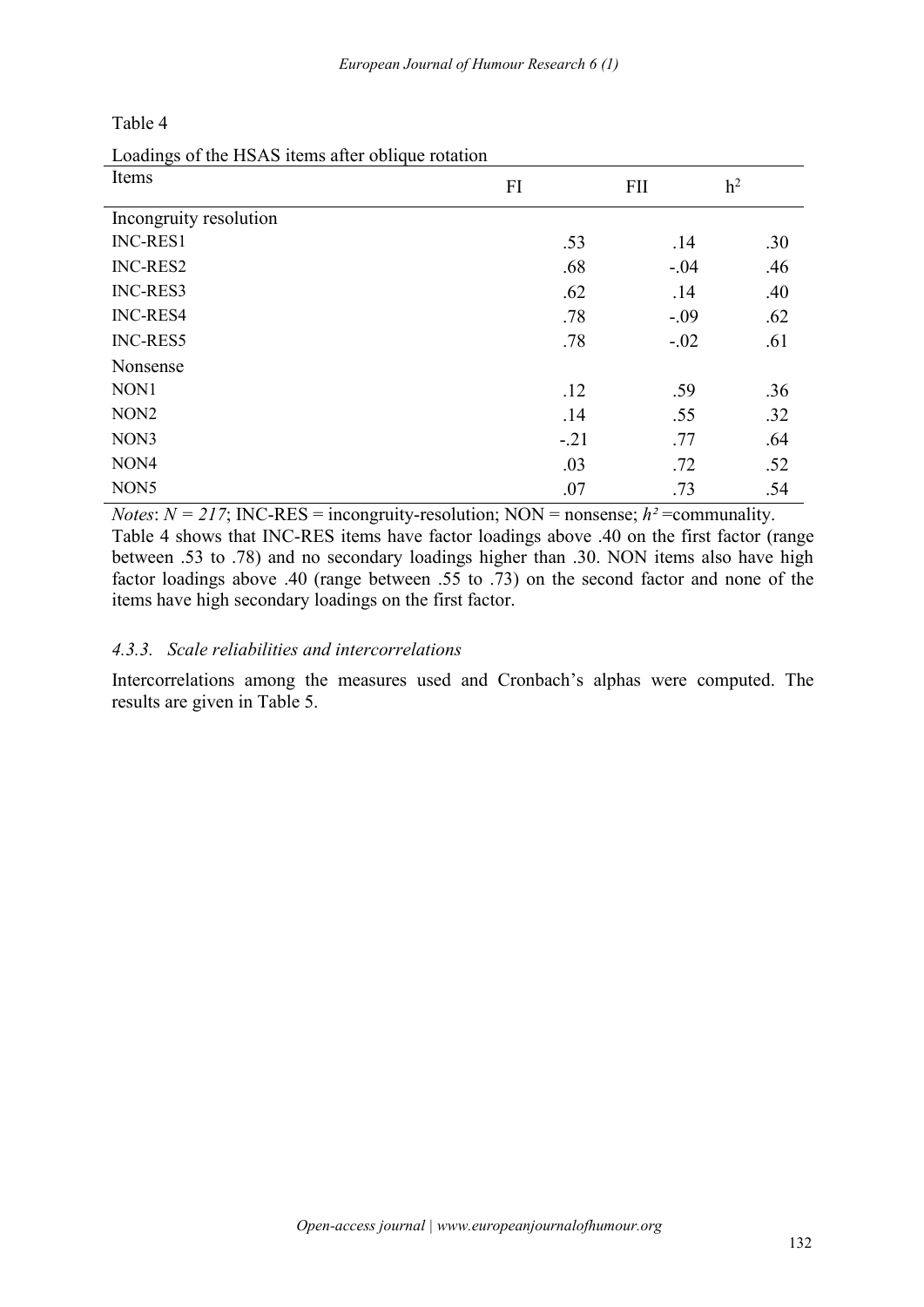|                 | $INC-$      | NO               | <b>SPI</b>        | INC-     | NO                                  | <b>SsT</b>                          | $\bf{I}$                           | ${\bf N}$                           | <b>NFC</b>               | Age                                 | Edu                                |
|-----------------|-------------|------------------|-------------------|----------|-------------------------------------|-------------------------------------|------------------------------------|-------------------------------------|--------------------------|-------------------------------------|------------------------------------|
|                 | <b>RESf</b> | Nf               |                   | RESa     | Na                                  | otal                                |                                    |                                     |                          |                                     |                                    |
| <b>INC-RESf</b> | .73         | $.41*$<br>$\ast$ | $.50*$<br>$\ast$  | $-.38**$ | $-.12$                              | $-.11$                              | $-.06$                             | $-.12$                              | .07                      | .08                                 | $.16*$                             |
| <b>NONf</b>     |             | .72              | $\sim$<br>$.59**$ | $-.09$   | $\overline{\phantom{a}}$<br>$.30**$ | .11                                 | .09                                | .10                                 | $.20**$                  | $\overline{\phantom{0}}$<br>$.18**$ | $.10$                              |
| <b>SPI</b>      |             |                  | $\sim$ $\sim$     | $-.25**$ | $.18*$<br>$\ast$                    | $\overline{\phantom{a}}$<br>$.20**$ | $\overline{\phantom{a}}$<br>$.14*$ | $\overline{\phantom{a}}$<br>$.21**$ | $.26*$<br>$\ast$         | $.25*$<br>$\ast$                    | .05                                |
| <b>INC-RESa</b> |             |                  |                   | .71      | $.55*$<br>$\ast$                    | $-.02$                              | .00.                               | $-.05$                              | $-.02$                   | $-.03$                              | .00.                               |
| NONa            |             |                  |                   |          | .78                                 | $\overline{\phantom{a}}$<br>$.14*$  | $-.06$                             | $\overline{\phantom{a}}$<br>$.18**$ | .10                      | .11                                 | $-.05$                             |
| SsTotal         |             |                  |                   |          |                                     | .75                                 | $.87*$<br>$\ast$                   | $.83*$<br>$\ast$                    | $.32**$                  | $.41**$                             | $-.13$                             |
|                 |             |                  |                   |          |                                     |                                     | .65                                | $.43*$<br>$\ast$                    | $\sim$<br>$.31**$        | $.32**$                             | $\overline{\phantom{a}}$<br>$.17*$ |
| ${\bf N}$       |             |                  |                   |          |                                     |                                     |                                    | .70                                 | $\overline{\phantom{a}}$ | $\sim$                              | $-.05$                             |
| <b>NFC</b>      |             |                  |                   |          |                                     |                                     |                                    |                                     | $.24**$<br>.81           | $.37**$<br>$.32*$<br>$\ast$         | $-.07$                             |

Table 5

 $$ 

INC-RES = incongruity-resolution; NON = nonsense; SPI = structure preference index (INC-RESf – NONf); Ss = sensation seeking; I = intensity subscale;  $N =$  novelty subscale; NFC = need for closure;  $f =$  funniness;  $a =$  aversiveness; Edu = Education. Cronbach's alphas are italicised in the diagonal.

 $*p < .05; **p < .01$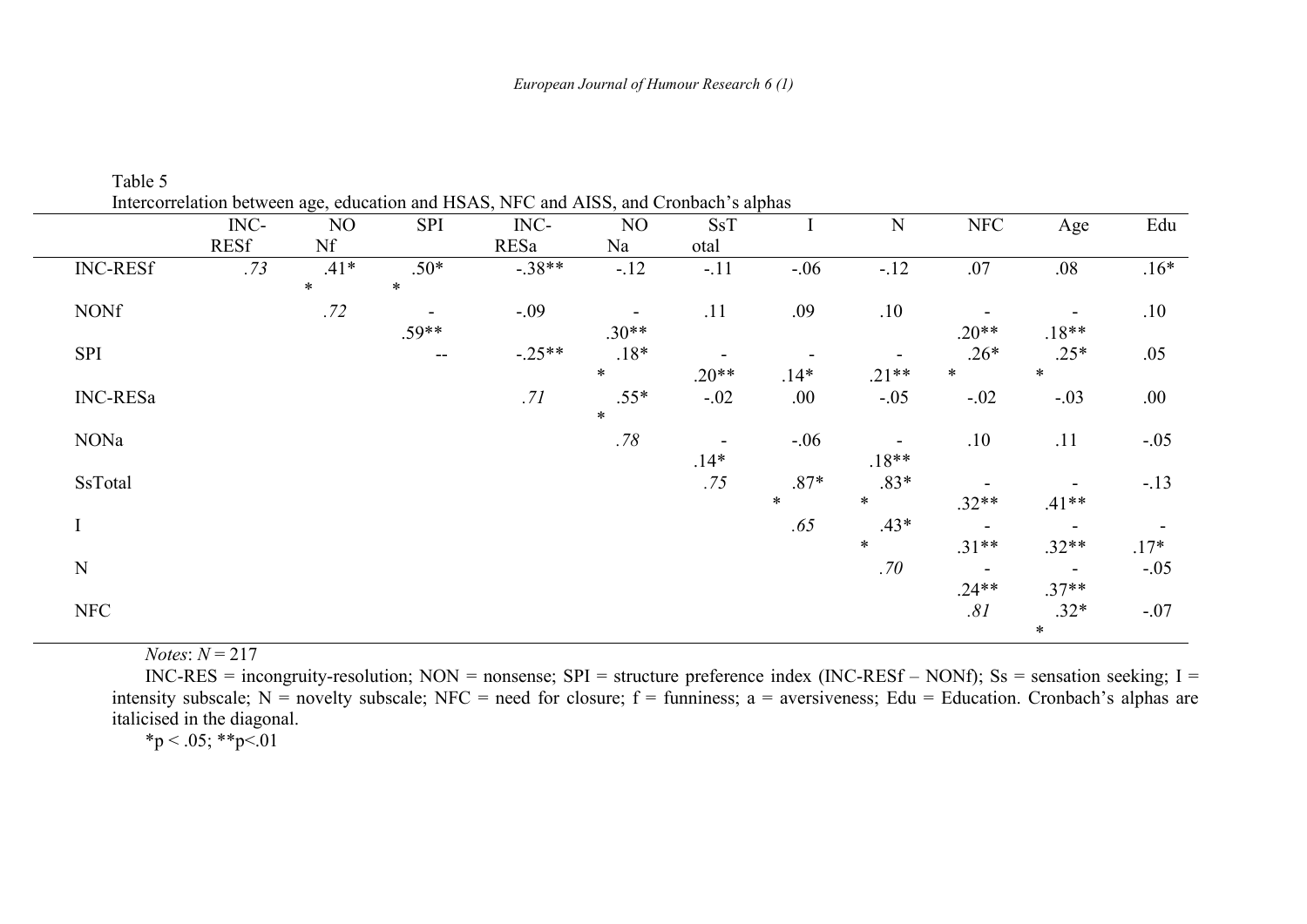Table 5 shows that Cronbach's alphas ranged from .65 (intensity subscale) to .81 (need for closure scale). Although acceptable, the reliabilities of INC-RESf, NONf, and INC-RESa are low.Socio-demographic variables were related to humour structure appreciation, sensation

seeking, and need for closure. The level of education went along with higher scores in INC- RESf. Younger participants found NON funnier than did older participants. The same relation was found when the *structure preference index* (SPI) was taken into account. Age related negatively with sensation seeking total score, intensity and novelty, while the level of education was negatively related with intensity subscale scores. There was a positive correlation between age and need for closure.

Table 5 shows that the relation between sensation seeking and humour structure appreciation was in the expected direction and confirms previous findings. The SPI was negatively associated with sensation seeking total score, and both subscales. Regarding the aversiveness ratings, only higher novelty scores went along with lower scores in aversiveness of NON.

Furthermore, the expected pattern of relationship between need for closure and humour structure appreciation was confirmed, at least for the funniness ratings. Need for closure correlated negatively with NONf, and there was a positive association with the SPI. Furthermore, need for closure was negatively related with sensation seeking total score, and its components.

Finally, funniness of INC-RES and NON was positively related. INC-RESf and INC- RESa correlated negatively.This was also true for the nonsense humour components and is comparable with the 3WD and EAHU.

#### **4.4. Discussion**

The discussion follows the order of the presented studies. First, in the item-construction stage a representative sample of verbal jokes from Macedonia was selected. Of course, this does not mean that the origin of the jokes is Macedonian, but that the jokes fit a Macedonian context. Ensuring that the sample is heterogeneous—in the sense that the jokes are applicable for assessing a broad age range—several sources for collecting the jokes were utilised as it is a reasonable assumption that web portals have younger audience in comparison to newspapers. The web portals that were considered are among the top 10 visited in Macedonia and we considered almost all of the daily newspapers. Additionally, jokes were collected from students, who were also asked to tell jokes they heard from their parents and older siblings and peers. In this way, jokes that circulate orally were also included. From 200, 70 jokes were chosen for the content validity study.

Addressing the decision to focus only on verbal jokes; NON can be usually encountered in cartoons, literature and films instead of canned jokes (Martin 2007: 205). In Ruch's 3WD test all of the NON stimuli are cartoons. Our aim was to investigate whether the NON factor emerges if only verbal jokes are used. Although the cognitive processes that are triggered when humorous material is perceived are likely universal (Ruch & Köhler 2007: 208), it is reasonable to assume that in some cultures (perhaps the ones with strong uncertainty avoidance index) (Hofstede et al. 2010) the NON factor may not emerge if only verbal jokes are considered. According to Hempelmann & Samson (2008), there is an overlap between verbal and visual humour in regard to the cognitive processes, but there are some crucial differences in cognitive and aesthetic characteristics, which can change the affective response to the cartoon.

The content validity is often a stage that is not considered in creating a new psychological instrument, in spite of the fact that is an important step (Gordon 2004; Smith et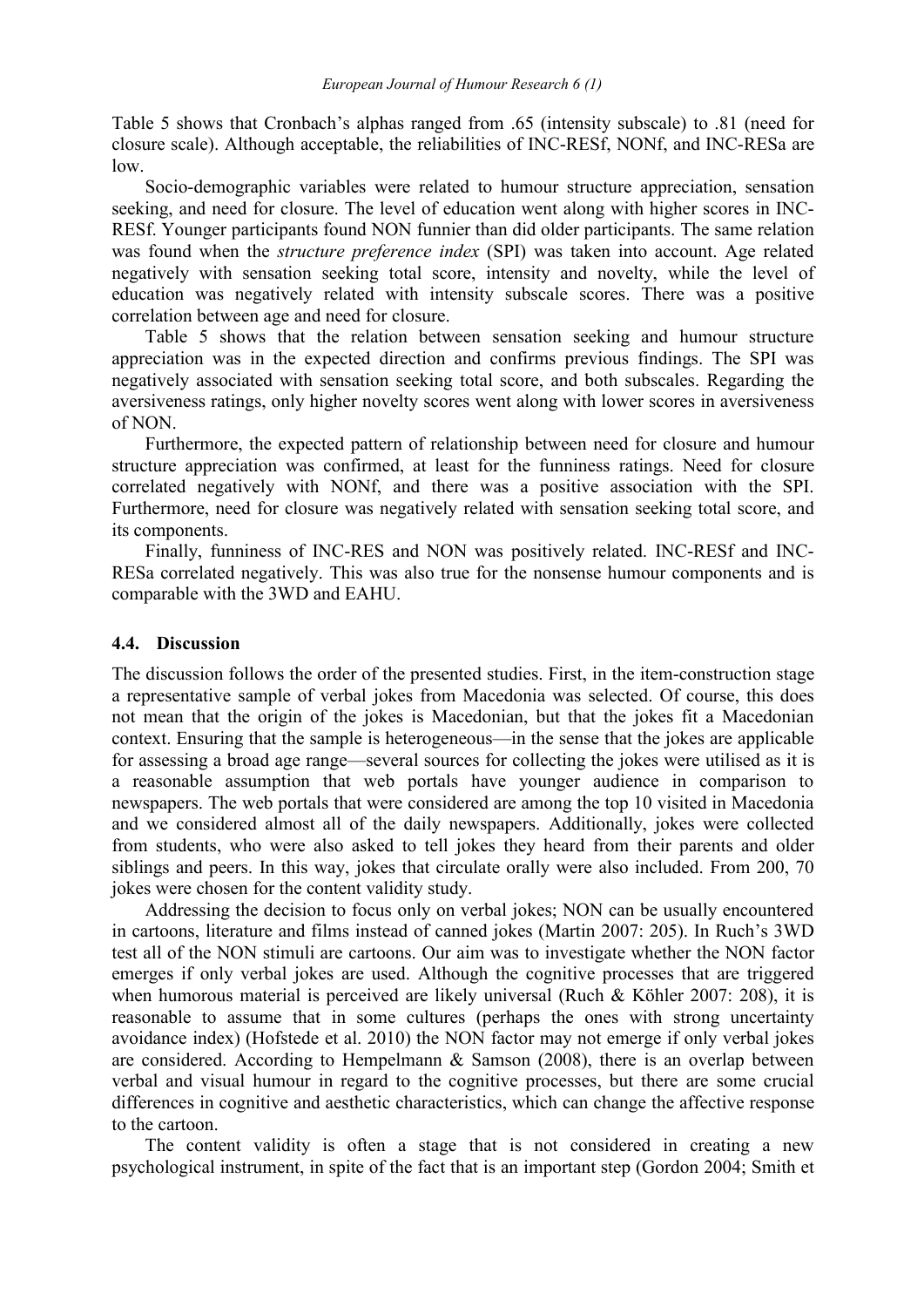al. 2003; Sireci 1998, as cited in Carretero-Dios et al. 2009: 781). This analysis allowed the elimination of 19 jokes. Although the content validity study is a necessary first step, it is definitely insufficient for the creation of a valid psychological instrument. The next studies were aimed at obtaining empirical evidence for the distinction of INC-RES and NON in Macedonia.

As question order effects (Bradburn & Mason 1964; Feldman & Lynch 1988) could be relevant to humour appreciation the pilot item analysis checked whether the order of the items relates to INC-RES and NON score. No statistical differences were found so the further analysis was done using the total sample of 221 subjects.

The 10 items (5 INC-RES and 5 NON) were selected with satisfactory metric properties, the only relevant criterion being the one proposed by Jackson (1970), and were analysed using only the funniness scores. One limitation of this study is that we have not provided information about the variability in the aversiveness response mode. The reason for this was the Internet software used for collecting the data was Google forms. The Carretero-Dios et al. (2009) study consisted mainly of university students. Yet, a diverse sample should be used. Samples collected via Internet elicit diverse as well as reliable and valid participation (Gosling et al. 2004).

In the third study, we used a quota sample based on region of living in Macedonia, age and sex, although the quotas of the relevant characteristics are only approximate to the ones in the population. Additionally, the sample size was relatively small. We will first discuss the metric properties and internal structure of the HSAS and AISS, and afterwards, we will focus on the relation between humour structure appreciation, sensation seeking, and need for closure. It should be stressed that a main limitation of this study is that we used the Macedonian version of the AISS and NFC scales for the first time. It would have been desirable to establish the psychometric properties of these scales separately but available resources did not allow this.

The metric properties of the items from the HSAS obtained in the previous study were confirmed. The two factor solution was shown using a parallel analysis which is one of the most strongly recommended techniques for determining the number of components to retain (Courtney 2013: 4). All of the factor loadings were satisfactory and the factors could be easily interpreted as INC-RES and NON. An oblique rotation was appropriate since these two dimensions were positively correlated.

The AISS was first translated from English to Macedonian by the first author and backtranslated to English by the second author. We should point that we have not encountered any problematical phrases. All of the factor loadings were satisfactory and in the correct direction, except for one intensity item which had high secondary loading on the first factor. However, it should be stressed that the intensity subscale had a rather low internal consistency. The AISS (Arnett 1994) had problematical psychometric properties in the study done by Carretero-Dios & Ruch (2010), where the alphas were low. Although we have used the modified shortened version proposed by Haynes et al. (2000), which is considered as an appropriate measure of sensation seeking, there was a low alpha for the intensity subscale in our sample. Concerning this, interpretation of the results related to sensation seeking should be interpreted with caution.

Regarding the correlations between the scales, we should first note that the structural dimensions of humour correlated positively  $(r = .41)$ , which is almost identical to the finding reported by Carretero-Dios et al. (2010), where the correlation was .40, and comparable to the results Ruch reported (between  $r = .28$  and  $r = .38$ ). Contrary to the findings reported by Carretero-Dios & Ruch (2010), there was no significant relation between sensation seeking and funniness scores of INC-RES and NON. However, Carretero-Dios & Ruch (2010: 443), postulate that sensation seeking should be understood as a determinant for the relative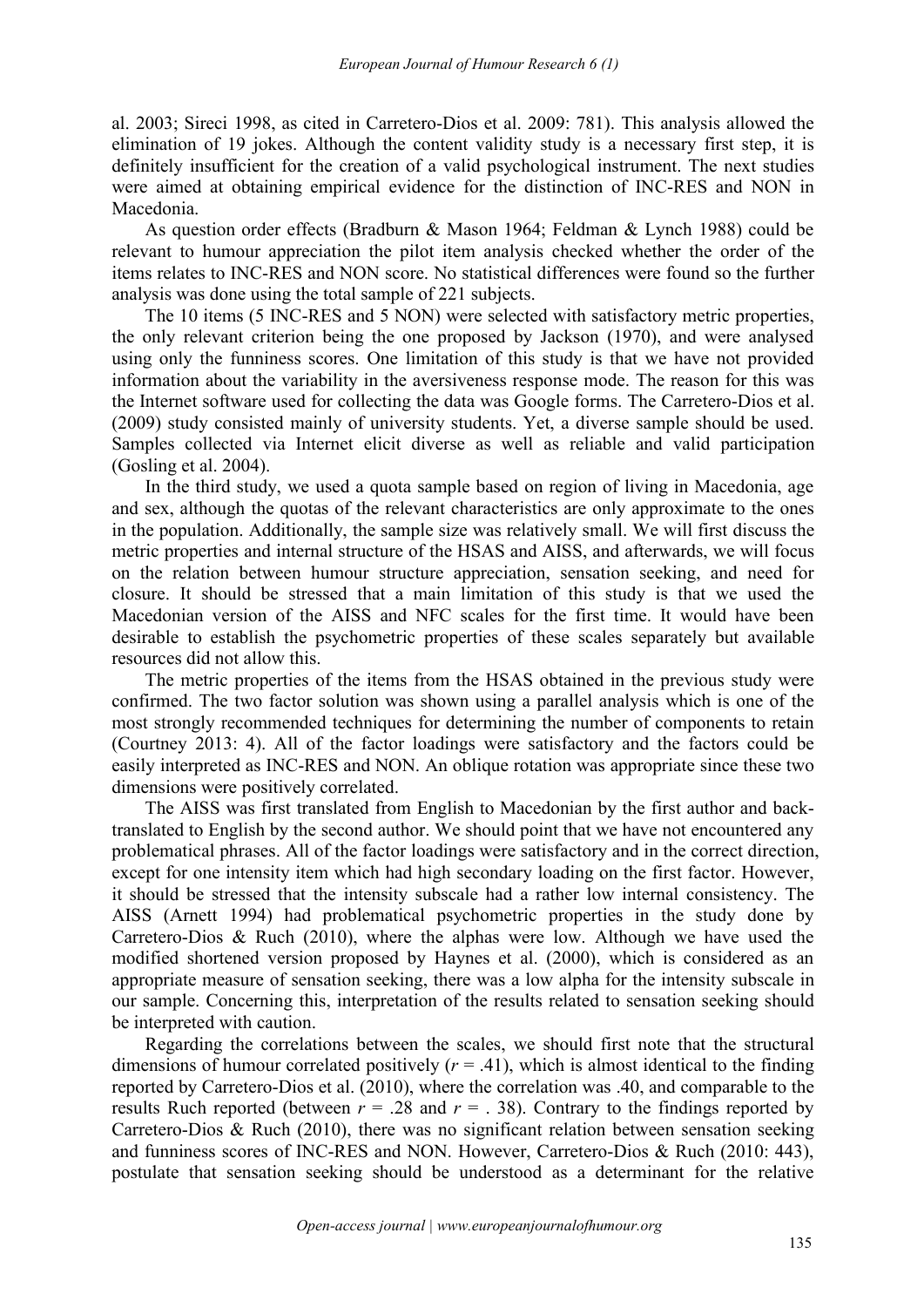preference of one humour type over the other, and this is best assessed by the structure preference index. We have found a significant negative relation between the SPI and sensation seeking. The relation was also significant with intensity and novelty subscales. Individuals who don't like novel and intense stimulations prefer jokes that have fully resolvable incongruities in comparison with nonsense humour jokes which are more abstract.

As for the relation between sensation seeking and aversiveness scores of both structural dimensions, the results are comparable to earlier findings (Carretero-Dios & Ruch 2010). The results replicate their findings of a negative correlation between NONa and AISS total score and novelty subscale. The aversiveness response mode is related to the negative evaluations of humour (boring, aggressive, offensive etc.). This finding is further evidence that sensation seekers (novelty seekers) prefer NON over INC-RES.

The hypothesised relation between need for closure and humour structure appreciation was confirmed for the funniness response mode. Individuals with a high need to achieve closure, or in other words, an answer to a given topic compared to confusion and ambiguity preferred INC-RES humour over NON. This was confirmed with the negative relation with NONf, and positive relation with the SPI. It could be argued that INC-RES humour provides an answer (full resolution), or a sense that there is a point that has been understood. On the other hand, as nonsense humour is more bizarre, it creates confusion and ambiguity in individuals with a strong need to attain closure. Future studies could use the full revised version of the NFC scale (Roets & Van Hiel 2007), which enables assessment of the individual NFC facets. This could further illuminate the relationship between humour structure appreciation and need for closure. For example, is the NFC construct a predictor for preference of residual incongruities in humour, over and above intolerance of ambiguity?

Humour structure appreciation was also related to some of the socio-demographic variables. A counter intuitive finding was the positive relation between level of education and funniness of INC-RES humour. According to Ruch (1999: 92), enjoyment of NON comes from play with our ability and tendency to make sense and it can be considered as a "higher" form of humour. This would imply that the positive relation should be found between level of education and NONf, rather than INC-RESf. Future studies should examine the relation of education and humour structure preference in a more detail. The type of education should also be considered. Education can open our minds to play with ideas, but also can narrow this tendency and provide firm answers.

Finally, an expected relation was found between age and preference of NON. Carretero- Dios et al. (2010: 323) states this is due to nonsense humour being related with sensation seeking and this predictor decreases with age. Our results showed that older participants decline in sensation seeking in general, but this trend was also true for novelty and intensity.

The next step should be replicating these results on a greater sample and applying confirmatory factor analysis. The convergent validity of the HSAS should be confirmed using the 3WD and EAHU. A future study could involve a joint factor analysis of the humour stimuli from the structural dimensions from the three scales. Also, other personality variables should be taken into account. Additionally, we should explore which content categories will be relevant to our culture. A possible candidate for a content category in Macedonia (and Balkan countries) is *political* humour. Mindess et al (1985) distinguish ten categories of humour: *nonsense, philosophical, sexual, scatological, social satire, hostile, demeaning to men, demeaning to women, ethnic and sick.* However, we advise that if the aim is to determine the relevant content categories of humour in a specific culture, an exploratory approach is more adequate than deriving the content categories on a basis of theoretical frameworks.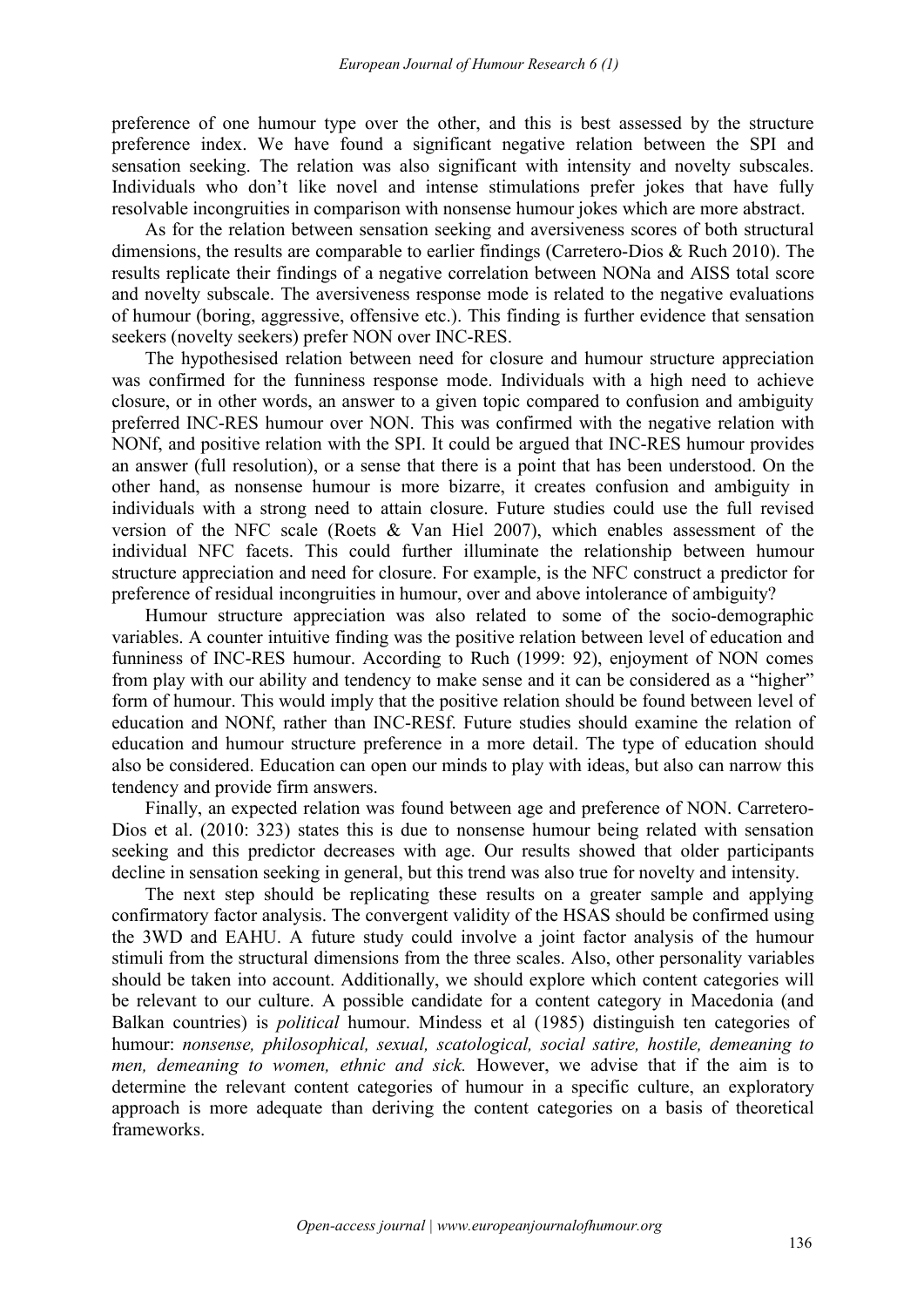### **5. Conclusions**

The HSAS showed satisfactory psychometric properties and initial validation is provided. The results are consistent with previous research regarding the separation of incongruity resolution and nonsense humour. Cross-cultural support is also provided for the relation of sensation seeking and humour structure appreciation.

### **Acknowledgements**

The authors thank Dr. Sonja Heintz for helpful comments.

#### **Notes**

The original, Spanish, name of the scale is *Escala de Apreciación del Humor* (EAHU). <sup>2</sup> See pp. 830 (model A2b) in Haynes et al. (2000) for the instrument. We have not included items 2 and 7, since their factor loadings are below .30.

### **Appendix A**

### **INSTRUCTIONS FOR JUDGES/EXPERTS IN THE CONTENT VALIDITY TASK**

On the following pages there are 70 jokes. In humor appreciation there is a difference between the cognitive processes that are triggered when perceiving jokes, or two types of humor. These types of humor are labeled: incongruity-resolution (INC-RES) and nonsense (NON) humor.

In INC-RES humor, a two-stage process can be observed: the perception of an incongruity and its resolution. In this type of humor, an incongruity is discovered and then resolved using the information available elsewhere in the joke. In other words, the common element in this type of humor is that the recipient first discovers an incongruity which is then fully resolvable upon consideration of information available elsewhere in the joke. There is a certain projective element in these jokes as essential things are not spelled out and have to be supplemented by the recipient; often resolving the incongruity requires attributing motives and traits (e.g, stingy, mean, stupid, absent-minded) to the characters depicted in the jokes. Although individuals might differ with respect to how they perceive and/or resolve the incongruity, they have the sense of having "gotten the point" or understood the joke once resolution information has been identified.

Nonsense humor also has a surprising or incongruous punch line, however, the punch line may (1) provide no resolution at all, (2) provide a partial resolution (leaving an essential part of the incongruity unresolved), or (3) actually create new absurdities or incongruities". In nonsense humor the resolution information gives the appearance of making sense out of incongruities without actually doing so. The recipient's ability to make sense or to solve problems is exploited; after detecting the incongruity he is misled to resolve it, only to later discover that what made sense for a moment is not really making sense.

Please in the box below each joke indicate in which humor type the joke belongs. If you think that the joke should be classified as incongruity-resolution, write **INC-RES** in the box bellow the joke. If you think that the joke should be classified as nonsense, write **NON** in the box bellow the joke.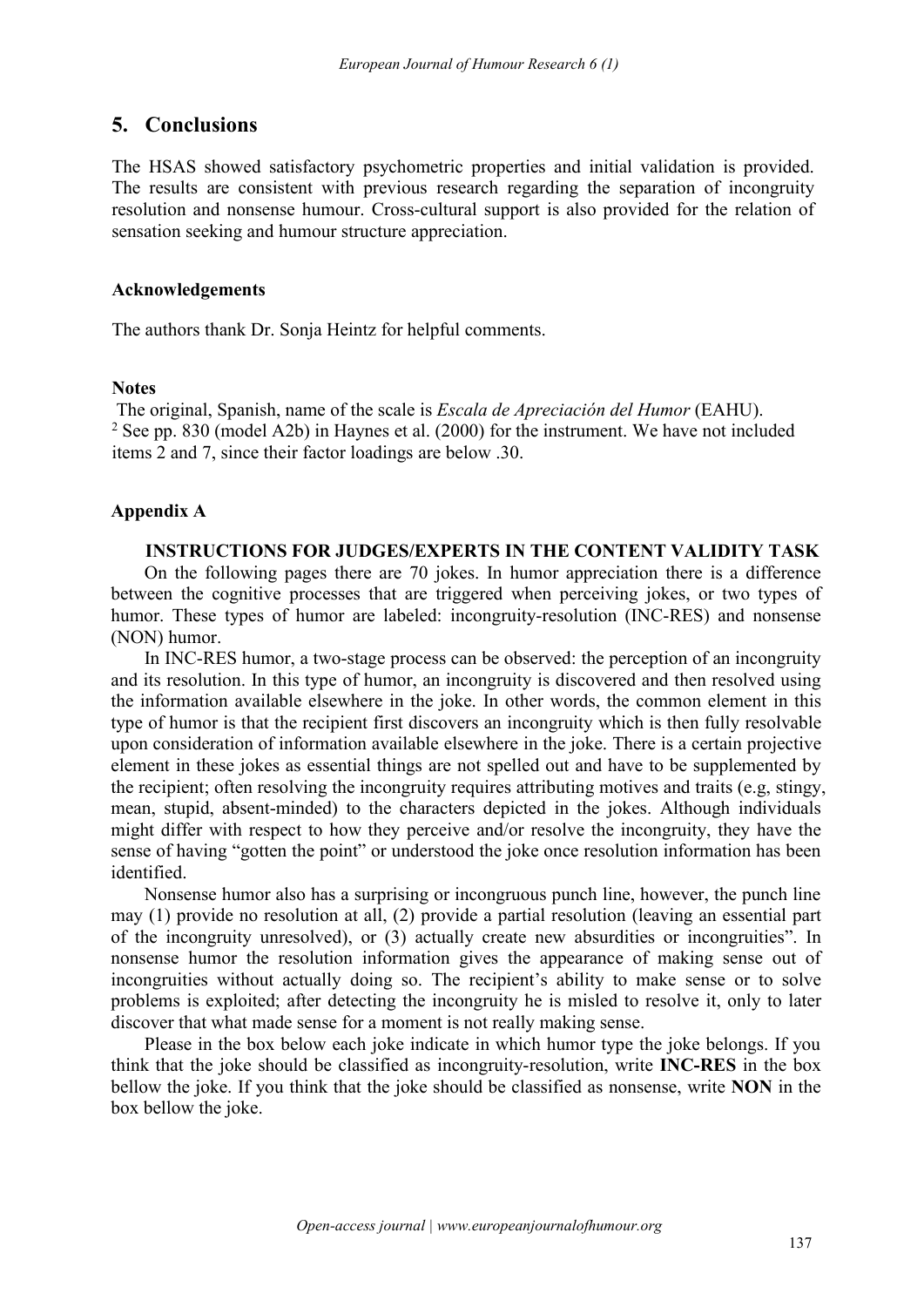### **References**

- Arnett, J. (1994). 'Sensation seeking: a new scale and a new conceptualisation'. *Personality and Individual Dif erences, 16*(2)*,* pp. 289-296.
- Bradburn, N. M., & Mason, W. M. (1964). 'The effect of question order on responses'. *Journal of Marketing Research, 1*(4)*,* pp. 57-61.
- Brengelmann, J. C. & Brengelmann, L. (1960). 'German validation of questionnaires assessing dogmatic and intolerant attitudes'. *Zeitschrift für experimentelle und angewandte Psychologie, 7,* pp*.* 451-471.
- Carretero-Dios, H., Perez, C. & Buela-Casal, G. (2006). 'Dimensiones de la apreciación del humor [Dimensions of humor appreciation]'. *Psicothema, 18,* pp. 465-470.
- Carretero-Dios, H., Perez, C., & Buela-Casal, G. (2009). 'Content validity and metric properties of a pool of items developed to assess humour appreciation'. *The Spanish Journal of Psychology, 12*(2), pp. 773-787.
- Carretero-Dios, H., Perez, C., & Buela-Casal, G. (2010). 'Assessing the appreciation of the content and structure of humour: Construction of a new scale'. *Humour: International Journal of Humour Research, 23,* pp. 307-325.
- Carretero-Dios, H. & Ruch, W. (2010). 'Humour appreciation and sensation seeking: Invariance of findings across culture and assessment instrument?' *Humour: International Journal of Humour Research, 23,* pp. 427-445.
- Courtney, M. G. R. (2013). 'Determining the number of factors to retain in EFA: Using the SPSS R-Menu v2.0 to make more judicious estimations'. *Practical Assessment, Research & Evaluation, 18*(8), pp. 1–14.
- Diekhoff, G. (1992). *Statistics for the Social and Behavioural Sciences: Univariate, Bivariate, Multivariate.* Dubuque, IA: Brown.
- Feldman, J. M., & Lynch, J. G. J. (1988). 'Self-generated validity and other effects of measurement on belief, attitude, intention, and behaviour'. *Journal of Applied Psychology, 73*(3), pp. 421-435.
- Galloway, G., & Chirico, D. (2008). 'Personality and humour appreciation: evidence of an association between trait neuroticism and preferences for structural features of humour'. *Humour: International Journal of Humour Research, 21*, pp. 129-142.
- Gordon, J. (2004). 'Developing and improving assessment instruments'. *Assessment in Education: Principles, Policy and Practice, 11,* pp. 243-245.
- Gosling, S. D., Vazire, S., Srivastava, S., & John, O. P. (2004). 'Should we trust web-based studies? A comparative analysis of six preconceptions about internet questionnaires'. *American Psychologist, 59,* pp. 93-104.
- Haynes, C. A., Miles, N. V., Clements, K. (2000). 'A confirmatory factor analysis of two models of sensation seeking'. *Personality and Individual Differences*, 29, pp. 823-839.
- Haynes, S.N., Richard, D.C.S., & Kubany, E.S. (1995). 'Content validity in psychological assessment: A functional approach to concepts and methods'. *Psychological Assessment, 7,* pp. 238-247.
- Hempelmann, C. F., & Samson, A. C. (2008). 'Cartoons: Drawn jokes?' In V. Raskin (Ed.), A *Primer of Humour Research*, Berlin: Mouton de Gruyter. pp. 609-40
- Hofstede, G, Hofstede, G. J., & Minkov M. (2010). *Cultures and Organisations: Software of the Mind: Intercultural Cooperation and its Importance for Survival*, 3rd ed., New York: McGraw Hill.
- Jackson, D.N. (1970). 'A sequential system for personality scale development', in C.D. Spielberger (ed.), *Current Topics in Clinical and Community Psychology* (vol. 2), New York: Academic Press. pp. 61-96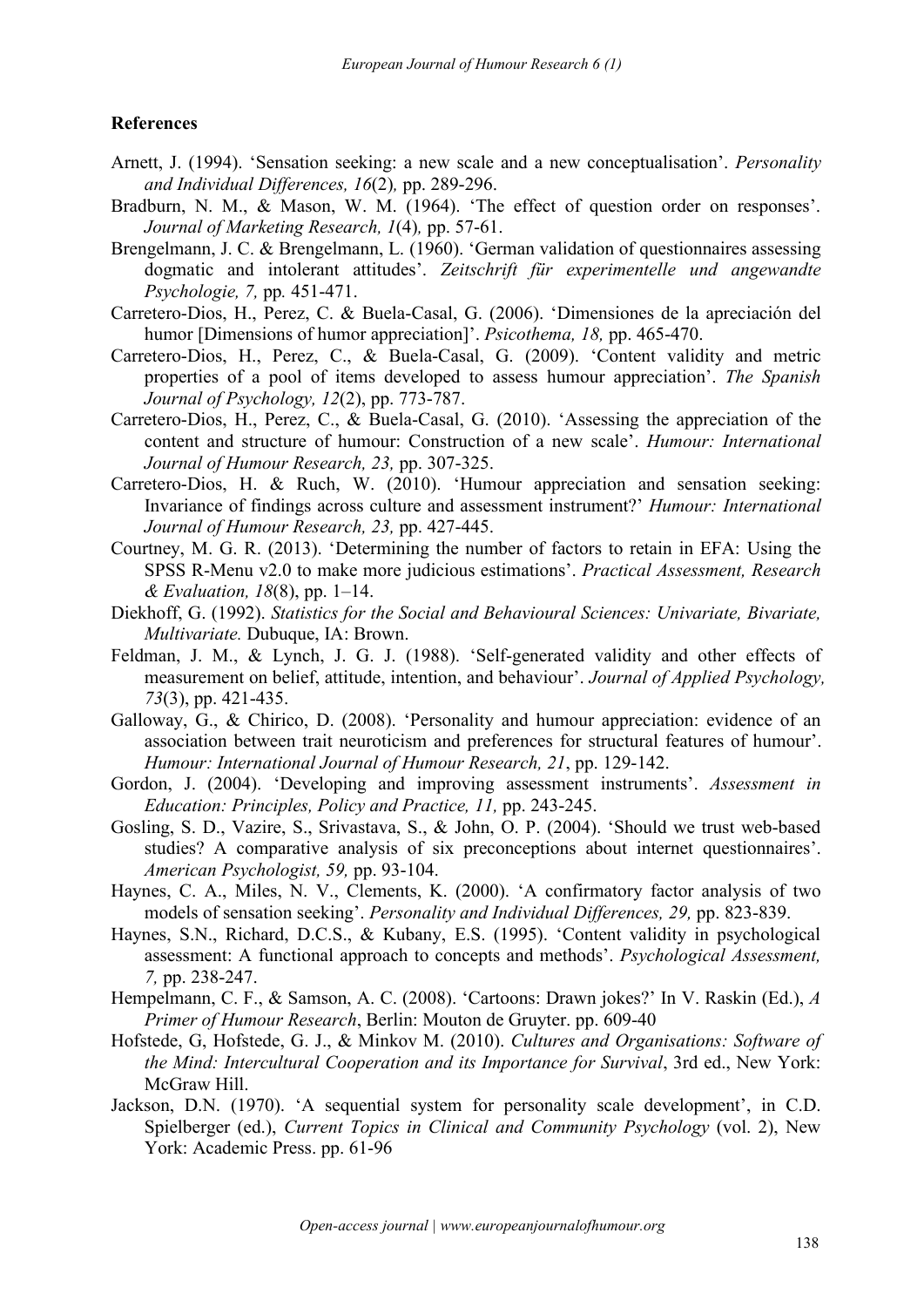- Kischkel, K. H. (1984). 'A scale to assess tolerance of ambiguity'. *Diagnostica, 30,* pp. 144- 154.
- Kruglanski, A.W. (1990). 'Motivation for judging and knowing: Implications for casual attribution'. In E.T. Higgins & R.M. Sorrentino (Eds.), *The Handbook of Motivation and Cognition: Foundation of Social Behaviour* (vol. 2), New York: Guilford Press. pp. 333- 368
- Kruglanski, A.W., & Webster, D.M. (1996). 'Motivated closing of the mind: "Seizing" and "Freezing". *Psychological Review, 103,* pp. 263-283.
- Martin, R. A. (2007). *The Psychology of Humour: An Integrative Approach*. Burlington, MA: Elsevier Academic Press.
- McGhee, P.E., Ruch, W., & Hehl, F.J. (1990). 'A personality-based model of humour development during adulthood'. *Humour: International Journal of Humour Research, 3,* pp. 119-146.
- Mindess, H., Miller, C., Turek, J., Bender, A., & Corbin, S. (1985). *The Antioch Humour Test: Making Sense of Humour.* New York: Avon Books.
- O'Connor, B. P. (2000). 'SPSS and SAS programs for determining the number of components using parallel analysis and Velicer's MAP test'. *Behaviour Research Methods, Instruments, & Computers, 32,* pp. 396–402.
- Patil, V. H., Singh, S. N., Mishra, S. & Donavan, T.D. (2007), Parallel Analysis Engine to Aid Determining Number of Factors to Retain [Computer software]. Available from http://smishra.faculty.ku.edu/parallelengine.htm (accessed August 8, 2016)
- Roets, A. & Van Hiel, A. (2007). 'Separating ability from need: Clarifying the dimensional structure of the need for closure scale'. *Personality and Social Psychology Bulletin*,33(2), pp. 266-280.
- Ruch, W. (1983). 'Humour-Test 3WD (Forms A, B, and K)'. Unpublished manuscript, University of Dusseldorf, Germany.
- Ruch, W. (1992). 'Assessment of appreciation of humour: Studies with the 3WD humour test', in C. D. Spielberger & J. N. Butcher (Eds.), *Advances in Personality Assessment* (Vol. 9), Hilsdale, NJ: Erlbaum. pp. 27-75
- Ruch, W. (1999). 'The sense of nonsense lies in the nonsense of sense. Comment on Paolillo's (1998) Gary Larson's Far Side: Nonsense? Nonsense! – Debate'. *Humour: International Journal of Humour Research, 12*(1)*,* pp. 71-93.
- Ruch, W. (2008). 'The psychology of humour', in Raskin V. (Ed.), *A Primer of Humour Research*, Berlin: Mouton de Gruyter. pp. 17-100
- Ruch, W., & Hehl, F.-J. (1983). 'Intolerance of ambiguity as a factor in the appreciation of humour'. *Personality and Individual Dif erences, 4,* pp. 443-449.
- Ruch, W., & Hehl, F.-J. (2007). 'A two-mode model of humour appreciation: Its relation to aesthetic appreciation and simplicity-complexity of personality', in Ruch, W. (Ed.), *The Sense of Humour: Exploration of a Personality Characteristic*, Berlin: Walter de Gruyter. pp. 109-142
- Ruch, W. & Köhler, G. (2007). 'A temperament approach to humour'. In W. Ruch (Ed.), *The Sense of Humour: Explorations of a Personality Characteristic.* Berlin: Mouton de Gruyter. pp. 203-231
- Sireci, S. G. (1998). 'The construct of content validity'. *Social Indicators Research*, *45*(1-3), pp. 83-117.
- Smith, G. T., Fischer, S., & Fister, S. M. (2003). 'Incremental validity principles in test construction'. *Psychological Assessment*, *15*(4), 467.
- Sulejmanov, F. (2016). 'Humour Structure Appreciation Scale'. Unpublished Instrument. University of Ss Cyril and Methodius University, Skopje, Macedonia.